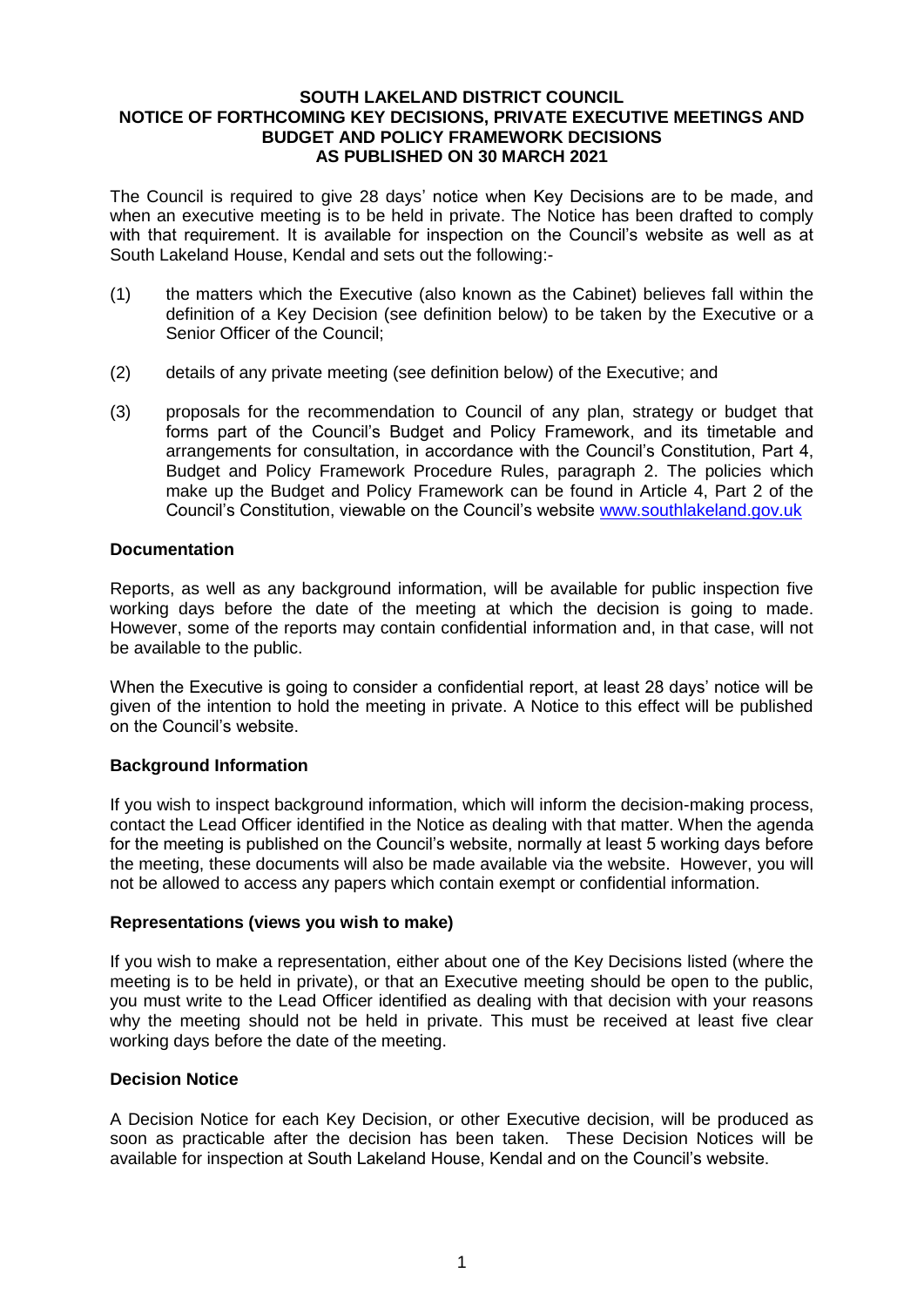# **Urgent Decisions**

The Law and the Council's Constitution provide for urgent decisions to be made provided certain criteria are met and relevant Notices published accordingly. None of the decisions detailed in this Notice are deemed to be Urgent Decisions - unless expressly stated.

# **Key Decision**

This definition was adopted by Council on Thursday, 17 December 2015 and is as follows :-

"An executive decision which, in relation to an executive function, has a significant effect on communities in two or more Wards of the Council and/or is likely to result in the Authority incurring expenditure or making savings above £100,000."

#### **Private Meetings**

In regard to this Notice, private meetings are meetings of the Executive, or part of a meeting, during which the public are excluded as a result of confidential or exempt information being discussed. A reason will be given why it is felt that there is a need for the public to be excluded. If you wish to make a representation regarding the intention to hold the meeting in private, you must follow the procedure shown above under "Representations".

# **The District Council's Executive Members are:-**

Cllr Giles Archibald – Leader and Promoting South Lakeland Portfolio Holder Cllr Jonathan Brook – Deputy Leader and Housing and Innovation Portfolio Holder Cllr Robin Ashcroft – Economy, Culture and Leisure Portfolio Holder Cllr Philip Dixon – Customer and Commercial Services and People Portfolio Holder Cllr Dyan Jones – Climate Emergency and Localism Portfolio Holder Cllr Andrew Jarvis – Finance and Resources Portfolio Holder Cllr Suzie Pye – Health, Wellbeing and Financial Resilience Portfolio Holder

# **The District Council's Chief and Statutory Officers:-**

Lawrence Conway – Chief Executive Simon Rowley – Director Customer and Commercial Services David Sykes – Director of Strategy, Innovation and Resources Linda Fisher – Legal, Governance and Democracy Lead Specialist (Monitoring Officer)

Helen Smith – Finance Lead Specialist (Section 151 Officer)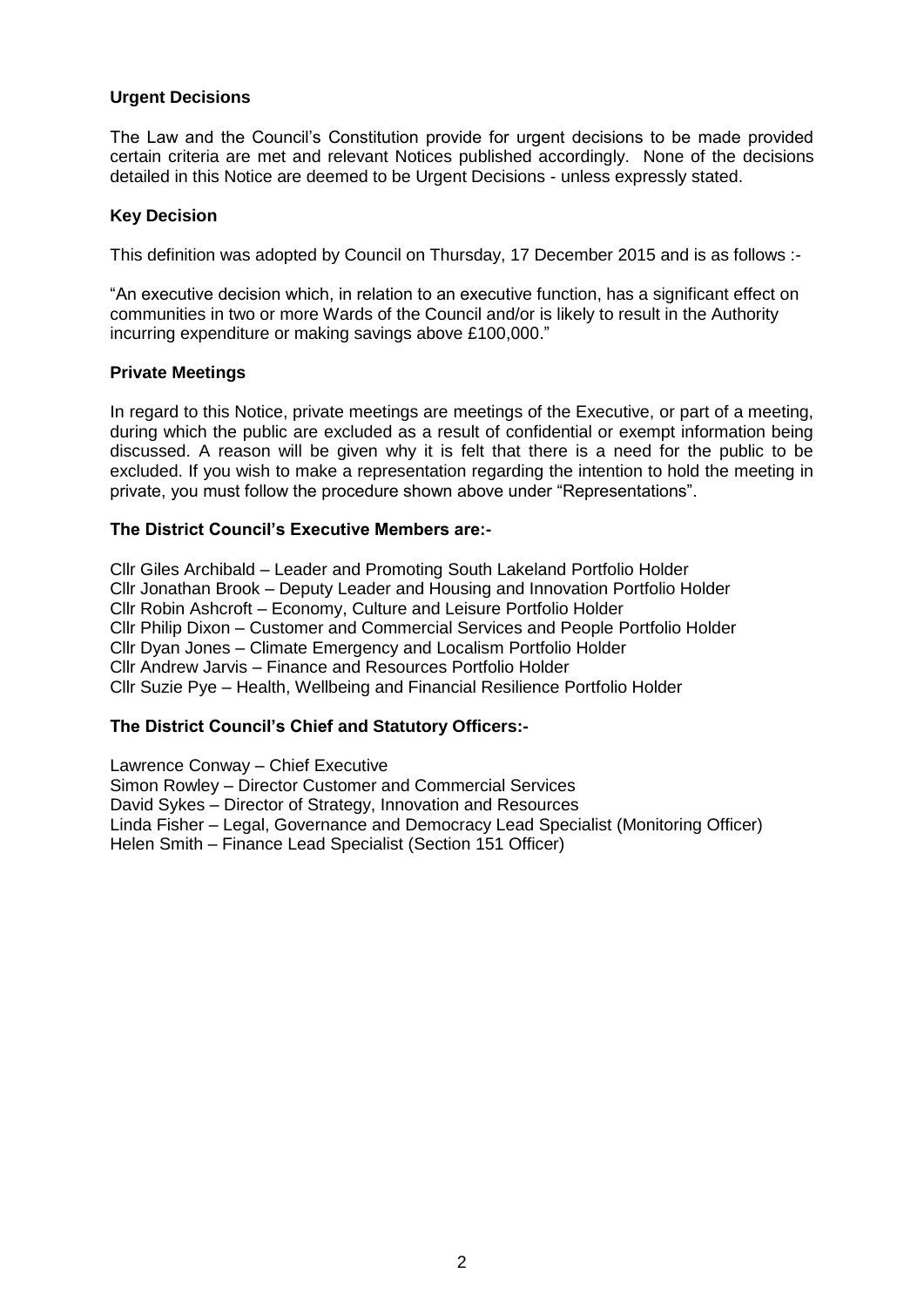# **Key Decision - Procurement of enhanced Cyber Security Solution**

Enhanced solution to boost the security of the council ICT Network and Systems

# **Proposed Decision Maker (Decision Date): Cabinet (28 Apr 2021)**

Date notice first published: 9 November 2020

*(If Key or Private, decision cannot be until after 7 December 2020)*

**Open/Exempt:** Part exempt

#### **Reasons for Exemption:**

*Paragraph 3 - Information relating to the financial or business affairs of any particular person (including the authority holding that information)* 

**Relevant reports/background papers which are/will be available:** Report will be produced by Head of Shared ICT

**Lead Officer:** Ben Wright, Shared ICT Manager b.wright@southlakeland.gov.uk

**Chief/Statutory Officer:** Director of Strategy, Innovation and Resources

**Portfolio Holder:** Housing and Innovation Portfolio Holder (Cllr Jonathan Brook)

# **Key Decision - Local Authority Delivery Scheme for Green Homes Grant \*NEW\***

The funding will be external for energy efficiency improvements to owner occupied homes.

**Proposed Decision Maker (Decision Date): Cabinet (28 Apr 2021)**

Date notice first published: 30 March 2021

*(If Key or Private, decision cannot be until after 27 April 2021)*

**Open/Exempt:** Open

**Relevant reports/background papers which are/will be available:**

**Lead Officer:** David Bradley, Principal Housing Standards Officer david.bradley@southlakeland.gov.uk

**Chief/Statutory Officer:** Director of Customer and Commercial Services

**Portfolio Holder:** Housing and Innovation Portfolio Holder (Cllr Jonathan Brook)